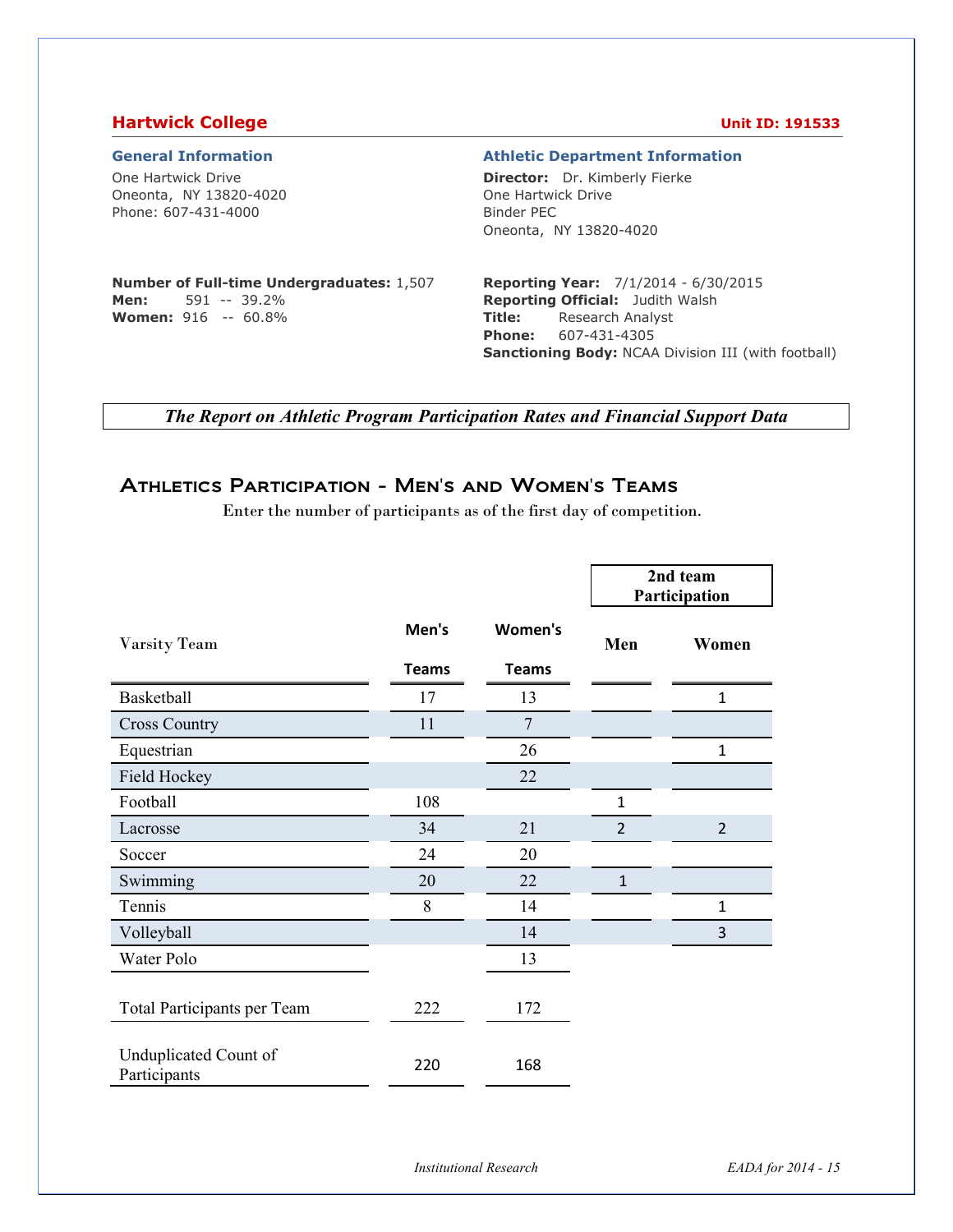## Athletically related Student Aid - Men's and Women's Teams

|                 |                     | Women's           |              |
|-----------------|---------------------|-------------------|--------------|
|                 | <b>Men's Soccer</b> | <b>Water Polo</b> | <b>Total</b> |
| Amount of Aid   | \$503,147           | \$326,018         | \$829,165    |
| Ratio (percent) | 61%                 | 39%               | 100%         |

Hartwick College is Division I for Men's Soccer and Women's Water Polo. All other teams are Division III.

## Recruiting Expenses - Men's and Women's Teams

**Recruiting expenses are all expenses an institution incurs attributable to recruiting activities. This includes, but is not limited to, expenses for lodging, meals, telephone use, and transportation (including vehicles used for recruiting purposes) for both recruits and personnel engaged in recruiting, and other expenses for official and unofficial visits, and all other expenses related to recruiting.** 

| <b>RECRUITING EXPENDITURES</b>   |   | <b>TOTAL</b> | <b>PERCENT OF</b><br><b>TOTAL</b> |
|----------------------------------|---|--------------|-----------------------------------|
| Men's Teams                      | S | 59,066       | 55%                               |
| Women's Teams                    | S | 48,256       | 45%                               |
| <b>Total Recruiting Expenses</b> | S | 107,322      | 100%                              |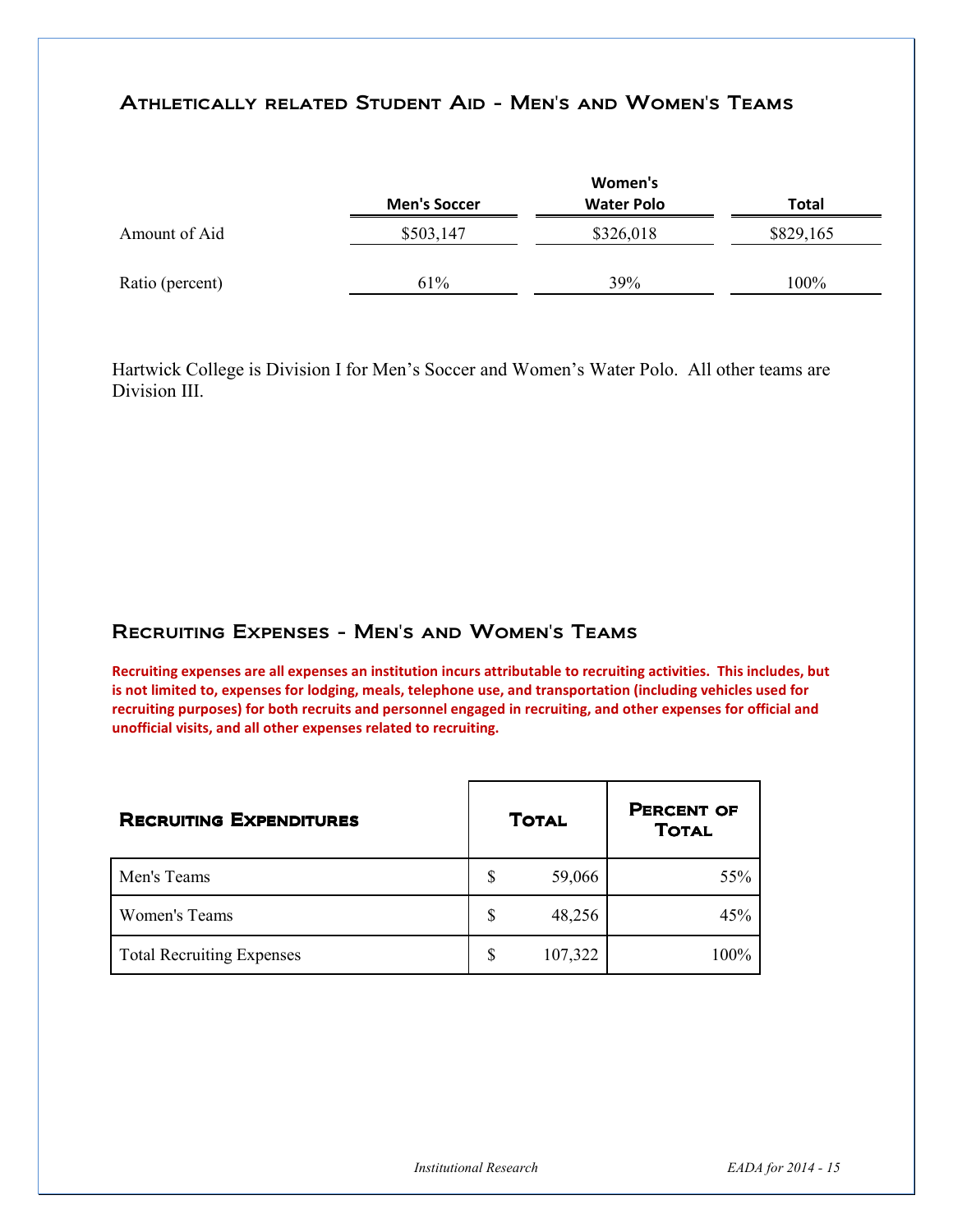## Total Revenues and Expenses - Men's and Women's Teams

**At Hartwick these categories are the same. All revenues and expenses attributable to intercollegiate athletic activities. These expenses include appearance guarantees and options, athletically related student aid, contract services, equipment, fundraising activities, operating expenses, promotional activities, recruiting expenses, salaries and benefits, supplies, travel, and any other expenses attributable to intercollegiate athletic activities. For revenue: appearance guarantees, concessions, contributions from alumni and others, institutional support, program advertising and sales, royalties, signage and other sponsorships, student activity fees, ticket sales and any other attributable revenue.**

| <b>Varsity Teams</b>                                                            | <b>Men's Teams</b> |           |      | <b>Women's Teams</b> | <b>Total</b> |           |
|---------------------------------------------------------------------------------|--------------------|-----------|------|----------------------|--------------|-----------|
| Basketball                                                                      | $\$$               | 150,735   | $\$$ | 136,228              | $\$$         | 286,963   |
| Football                                                                        |                    | 350,072   |      |                      |              | 350,072   |
| <b>Cross Country</b>                                                            |                    | 26,930    |      | 23,356               |              | 50,286    |
| Equestrian                                                                      |                    |           |      | 99,264               |              | 99,264    |
| Field Hockey                                                                    |                    |           |      | 130,997              |              | 130,997   |
| Lacrosse                                                                        |                    | 123,580   |      | 98,152               |              | 221,732   |
| Soccer                                                                          |                    | 771,520   |      | 100,488              |              | 872,008   |
| Swimming                                                                        |                    | 114,494   |      | 106,592              |              | 221,086   |
| Tennis                                                                          |                    | 43,460    |      | 40,113               |              | 83,573    |
| Volleyball                                                                      |                    |           |      | 98,618               |              | 98,618    |
| Water Polo                                                                      |                    |           |      | 437,058              |              | 437,058   |
| Total Rev. or Exp. - all Sports,<br>Except Football and Basketball,<br>Combined |                    | 1,079,984 |      | 1,134,638            |              | 2,214,622 |
| Total Rev. or Exp. Men's and<br><b>Women's Teams</b>                            |                    | 1,580,791 |      | 1,270,866            |              | 2,851,657 |
| Not Allocated by Gender/Sport                                                   |                    |           |      |                      |              | 916,291   |
| Grand Total Revenue or Expense                                                  |                    |           |      |                      |              | 3,767,948 |
|                                                                                 |                    |           |      |                      |              |           |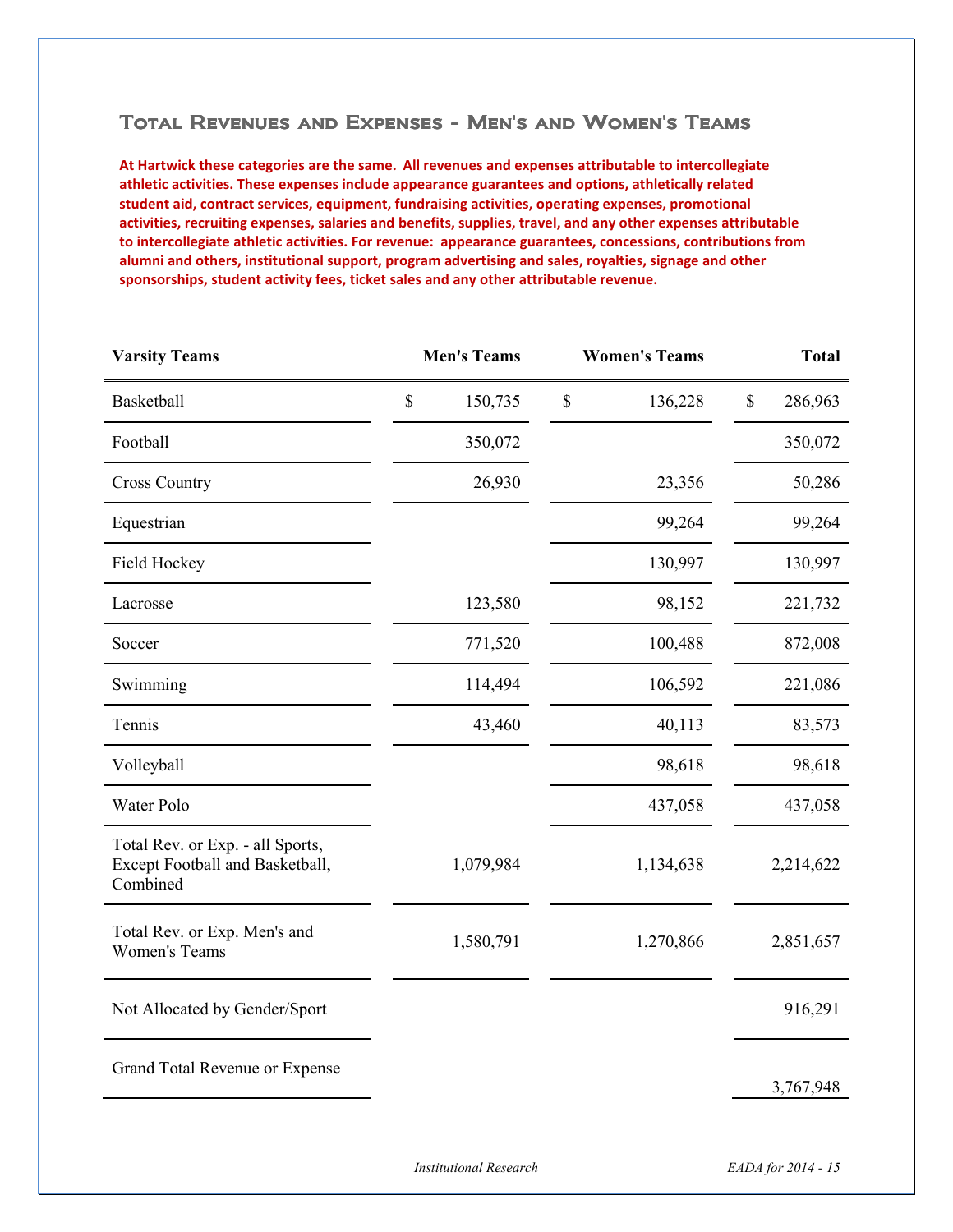# Operating (game-Day) Expenses

**Operating expenses are all expenses an institution incurs attributable to home, away and neutral-site intercollegiate athletic contests (commonly known as "game-day expenses"), for (A) lodging, meals, transportation, uniforms, equipment for coaches/team members/support staff/others; and (B) officials.** 

|                                                                             | <b>Men's Teams</b>  |                | <b>Women's Teams</b> |                |                                                     |
|-----------------------------------------------------------------------------|---------------------|----------------|----------------------|----------------|-----------------------------------------------------|
| <b>Varsity Teams</b>                                                        | <b>Participants</b> | <b>By Team</b> | <b>Participants</b>  | <b>By Team</b> | <b>Total</b><br><b>Operating</b><br><b>Expenses</b> |
| Basketball                                                                  | 17                  | 36,305         | 13                   | 30,404         | 66,709                                              |
| Football                                                                    | 108                 | 92,485         |                      |                | 92,485                                              |
| <b>Cross Country</b>                                                        | 11                  | 8,113          | 7                    | 5,163          | 13,276                                              |
| Equestrian                                                                  |                     |                | 26                   | 12,944         | 12,944                                              |
| Field Hockey                                                                |                     |                | 22                   | 30,613         | 30,613                                              |
| Lacrosse                                                                    | 34                  | 38,721         | 21                   | 21,994         | 60,715                                              |
| Soccer                                                                      | 24                  | 119,522        | 20                   | 21,795         | 141,317                                             |
| Swimming                                                                    | 20                  | 27,734         | 22                   | 31,257         | 58,991                                              |
| Tennis                                                                      | 8                   | 5,017          | 14                   | 5,126          | 10,143                                              |
| Volleyball                                                                  |                     |                | 14                   | 26,382         | 26,382                                              |
| Water Polo                                                                  |                     |                | 13                   | 97,908         | 97,908                                              |
| <b>Total Operating</b><br><b>Expenses Men's and</b><br><b>Women's Teams</b> | 222                 | 327,897        | 172                  | 283,586        | 611,483                                             |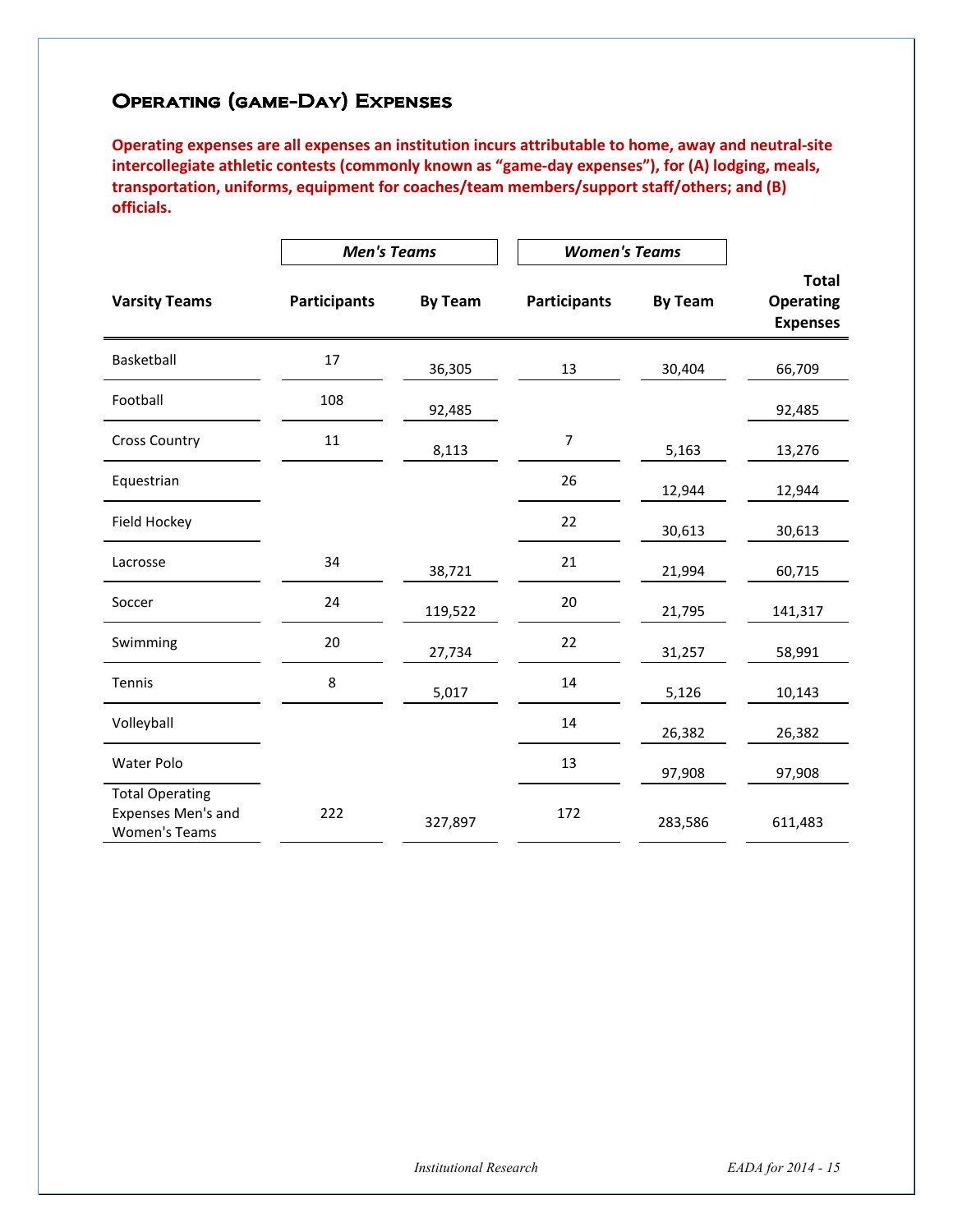# **VARSITY HEAD COACHES**

|                                    | <b>Male Head Coach</b> |                       |                 |                 |  |                       |                       | <b>Female Head Coach</b> |                 |
|------------------------------------|------------------------|-----------------------|-----------------|-----------------|--|-----------------------|-----------------------|--------------------------|-----------------|
|                                    | Full-time<br>Coaching  | Part-time<br>Coaching | Full-time<br>HC | Part-time<br>HC |  | Full-time<br>Coaching | Part-time<br>Coaching | Full-time<br>HC          | Part-time<br>HC |
| <b>Varsity Teams</b>               | Duties                 | <b>Duties</b>         | Employee        | Employee        |  | Duties                | <b>Duties</b>         | Employee                 | Employee        |
| Men's teams                        |                        |                       |                 |                 |  |                       |                       |                          |                 |
| Basketball                         |                        | $\mathbf{1}$          | $\mathbf{1}$    |                 |  |                       |                       |                          |                 |
| Football                           |                        | $\mathbf{1}$          | $\mathbf{1}$    |                 |  |                       |                       |                          |                 |
| <b>Cross Country</b>               |                        | $\mathbf{1}$          | $\mathbf{1}$    |                 |  |                       |                       |                          |                 |
| Lacrosse                           |                        | $\mathbf{1}$          | $\mathbf{1}$    |                 |  |                       |                       |                          |                 |
| Soccer                             |                        | $\mathbf{1}$          | $\mathbf{1}$    |                 |  |                       |                       |                          |                 |
| Swimming &<br>Diving<br>(combined) |                        | $\mathbf{1}$          | $\mathbf{1}$    |                 |  |                       |                       |                          |                 |
| Tennis                             |                        |                       |                 |                 |  |                       | 1                     | 1                        |                 |
| <b>Women's Teams</b>               |                        |                       |                 |                 |  |                       |                       |                          |                 |
| Basketball                         |                        |                       |                 |                 |  |                       | $\mathbf{1}$          | $\mathbf{1}$             |                 |
| Cross Country                      |                        | $\mathbf{1}$          | 1               |                 |  |                       |                       |                          |                 |
| Equestrian                         |                        |                       |                 |                 |  |                       | $\mathbf{1}$          | 1                        |                 |
| Field Hockey                       |                        |                       |                 |                 |  |                       | 1                     | 1                        |                 |
| Lacrosse                           |                        |                       |                 |                 |  |                       | $\mathbf{1}$          | 1                        |                 |
| Soccer                             |                        | $\mathbf{1}$          | $\mathbf{1}$    |                 |  |                       |                       |                          |                 |
| Swimming &<br>Diving<br>(combined) |                        | $\mathbf{1}$          | $\mathbf{1}$    |                 |  |                       |                       |                          |                 |
| Tennis                             |                        |                       |                 |                 |  |                       | $\mathbf{1}$          | $\mathbf{1}$             |                 |
| Volleyball                         |                        | $\mathbf{1}$          | $\mathbf{1}$    |                 |  |                       |                       |                          |                 |
| Water Polo                         |                        | $\,1$                 | $\mathbf{1}$    |                 |  |                       |                       |                          |                 |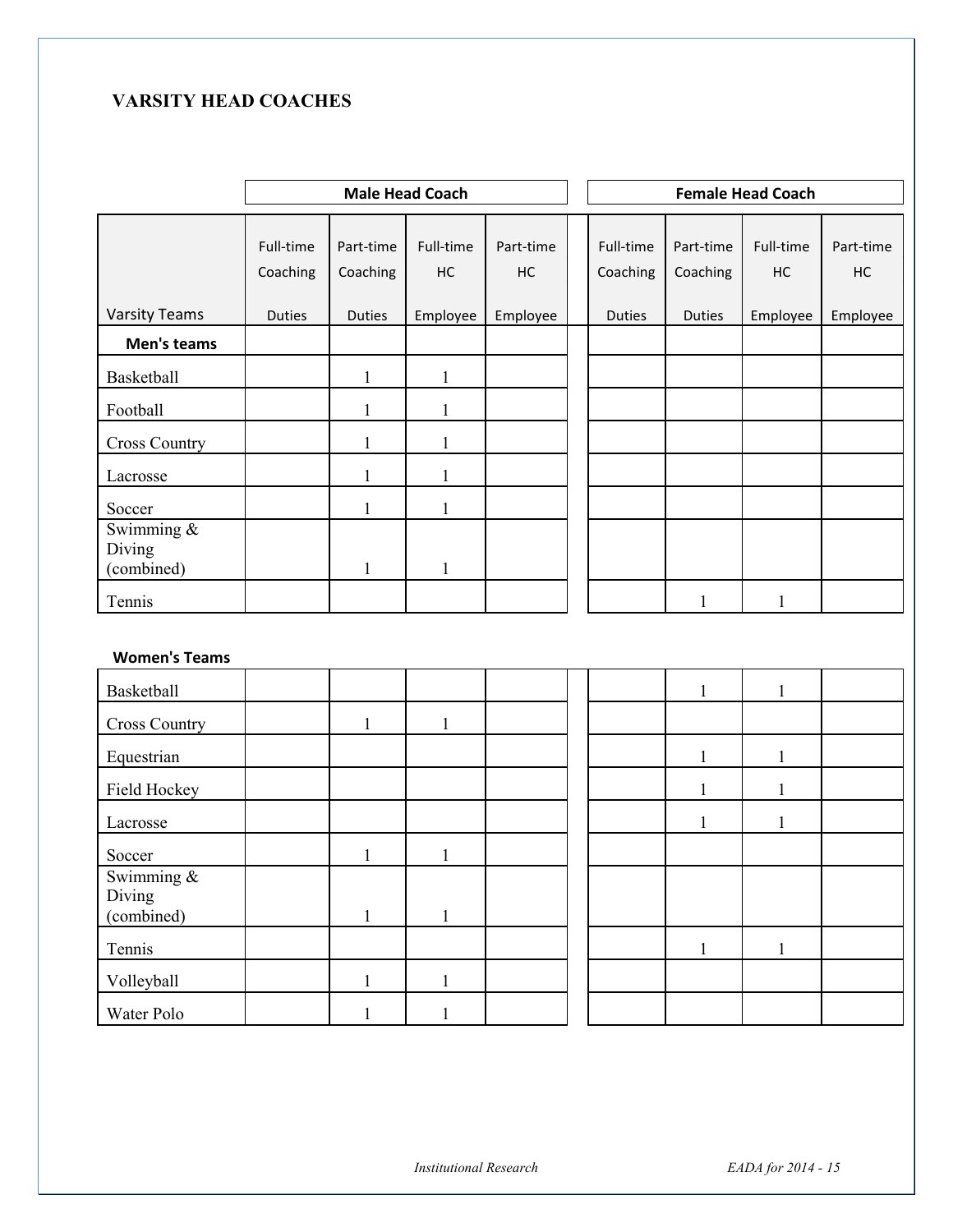# **VARSITY ASSISTANT COACHES**

**Male Assistant Coach Coach Remale Assistant Coach Coach Remale Assistant Coach** 

|                    |               | Part-          |                |                |               | Part-         |           |              |
|--------------------|---------------|----------------|----------------|----------------|---------------|---------------|-----------|--------------|
|                    | Full-time     | time           | Full-time      | Part-time      | Full-time     | time          | Full-time | Part-time    |
|                    | Coaching      | Coaching       | HC             | HC             | Coaching      | Coaching      | HC        | HC           |
|                    |               |                |                | Employee       |               |               |           | Employee     |
| Varsity            |               |                |                | <b>or</b>      |               |               |           | or           |
| Teams              | <b>Duties</b> | <b>Duties</b>  | Employee       | Volunteer      | <b>Duties</b> | <b>Duties</b> | Employee  | Volunteer    |
|                    |               |                |                |                |               |               |           |              |
| <b>Men's Teams</b> |               |                |                |                |               |               |           |              |
| Basketball         |               | $\overline{4}$ | $\mathbf{1}$   | 3              |               |               |           |              |
| Cross<br>Country   |               |                |                |                |               | 1             |           | $\mathbf{1}$ |
| Football           |               | 6              | $\overline{4}$ | $\overline{2}$ |               |               |           |              |
| Lacrosse           |               | $\overline{2}$ | 1              | 1              |               |               |           |              |
| Soccer             |               |                |                |                |               |               |           |              |
|                    |               |                |                |                |               |               |           |              |
| Swimming           |               | $\overline{2}$ |                | 1              |               |               |           |              |
| Tennis             |               |                |                |                |               |               |           |              |
| Total              |               | 16             | 9              | 7              |               |               |           | 1            |

## **Women's**

**Teams**

| .                |                |              |              |  |              |              |   |
|------------------|----------------|--------------|--------------|--|--------------|--------------|---|
| Basketball       | $\overline{2}$ |              | $\mathbf{1}$ |  |              |              |   |
| Cross<br>Country |                |              |              |  | $\mathbf{1}$ |              | 1 |
| Equestrian       |                |              |              |  |              |              |   |
| Field<br>Hockey  |                |              |              |  | 1            | $\mathbf{1}$ |   |
| Lacrosse         |                |              |              |  |              |              |   |
| Soccer           | $\overline{2}$ |              | $\mathbf{1}$ |  |              |              |   |
| Swimming         | $\overline{2}$ | 1            | $\mathbf{1}$ |  |              |              |   |
| Tennis           | 1              | $\mathbf{1}$ |              |  |              |              |   |
| Volleyball       |                |              |              |  |              | 1            |   |
| Water Polo       |                |              |              |  |              |              |   |
| Total            | $\,$ $\,$      | 5            | 3            |  | 4            | 3            | 1 |